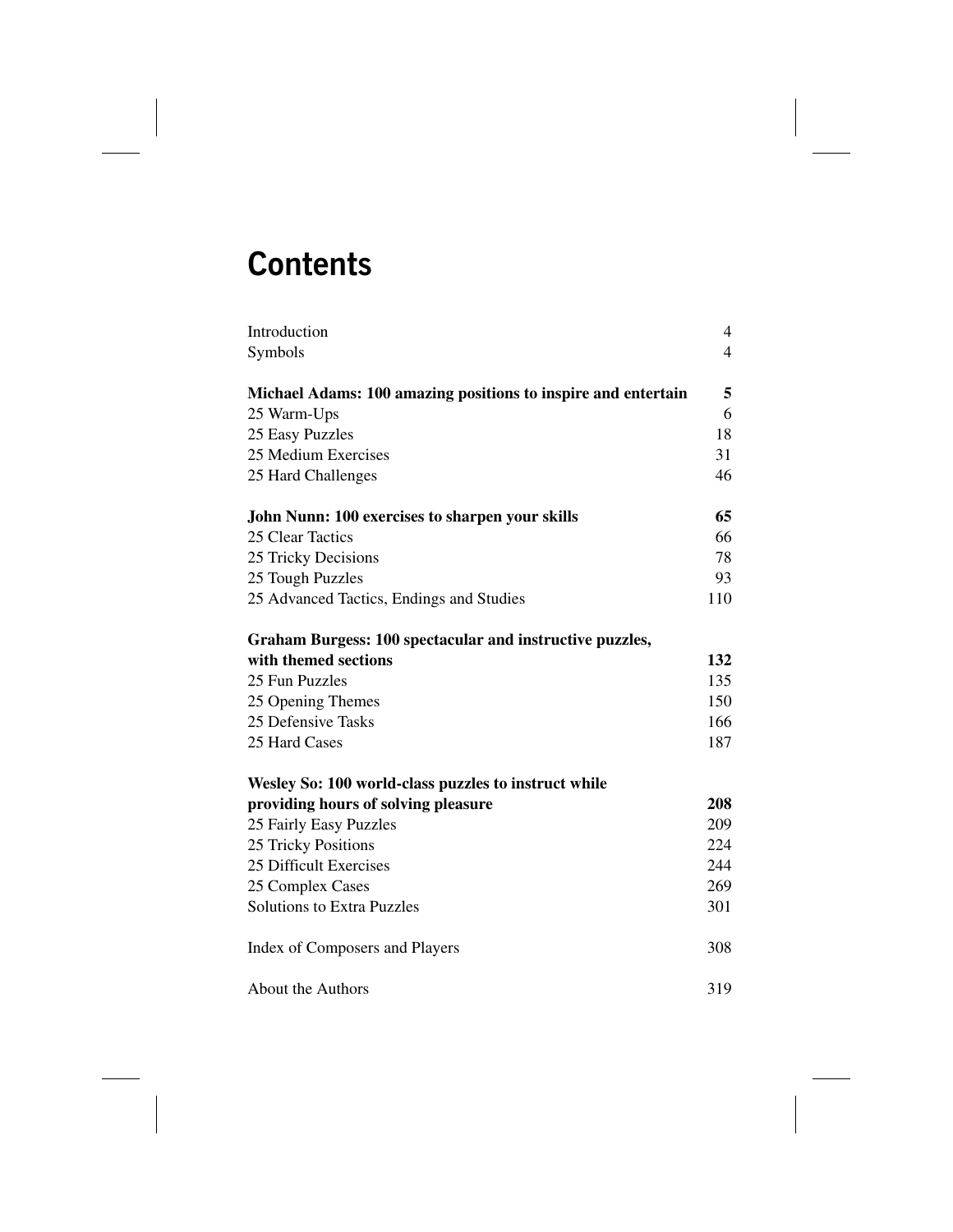#### **25 MEDIUM EXERCISES**

# **Puzzle 62: White to play David Howell – Ivan Sokolov**

*London 2009*

I really like this puzzle and haven't seen any with similar ideas. I asked David about this afterwards and despite being a keen puzzle solver himself, he also wasn't familiar with the concept. Nonetheless, at the board he had no problems finding the correct solution; can you do the same?



**Puzzle 63: White to play Aleksandr Betaneli – Michael Song** *Toronto 2010* Black is aiming to swap the bishop on b2. How should White react to this?



#### **Puzzle 64: Black to play Ivan Morović Fernandez – Sergei Rublevsky**

*FIDE World Cup, Khanty-Mansiisk 2009* Black is a pawn up with well-placed pieces, but his king could prove a little exposed if the game drags on. How did Rublevsky finish crisply?



*35*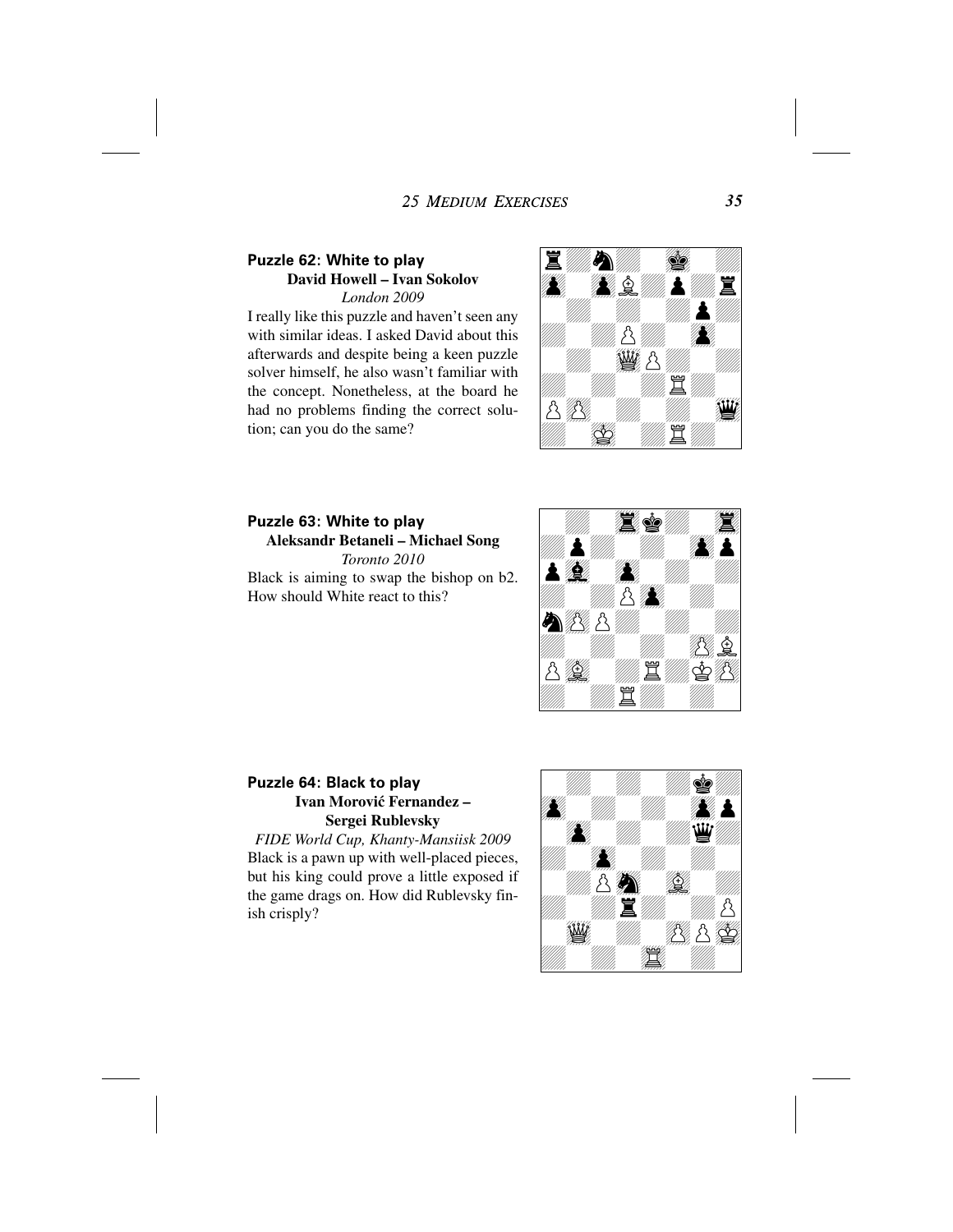

#### **Puzzle 65: White to play Johannes Zukertort – NN**

*Leipzig (blindfold simul.) 1877* A typical rollicking nineteenth-century game. Zukertort played this game blindfold, but still mated his opponent handily with his rampant minor pieces. How exactly did he achieve this?



# **Puzzle 66: White to play Maxime Vachier-Lagrave – Jon Ludvig Hammer** *Stavanger blitz 2015*

Black has two extra pawns, but his king is very awkwardly placed. How did MVL exploit this?



# **Puzzle 67: Black to play**

**Tigran Gharamian – Romain Edouard**

*French Ch (rapid playoff), Nîmes 2018* I watched this exciting tiebreak game that decided the French Championship online. With both players having only seconds remaining, matters were developing rapidly. However, I managed to spot an unlikely save for Black as the moves flashed by. What is it?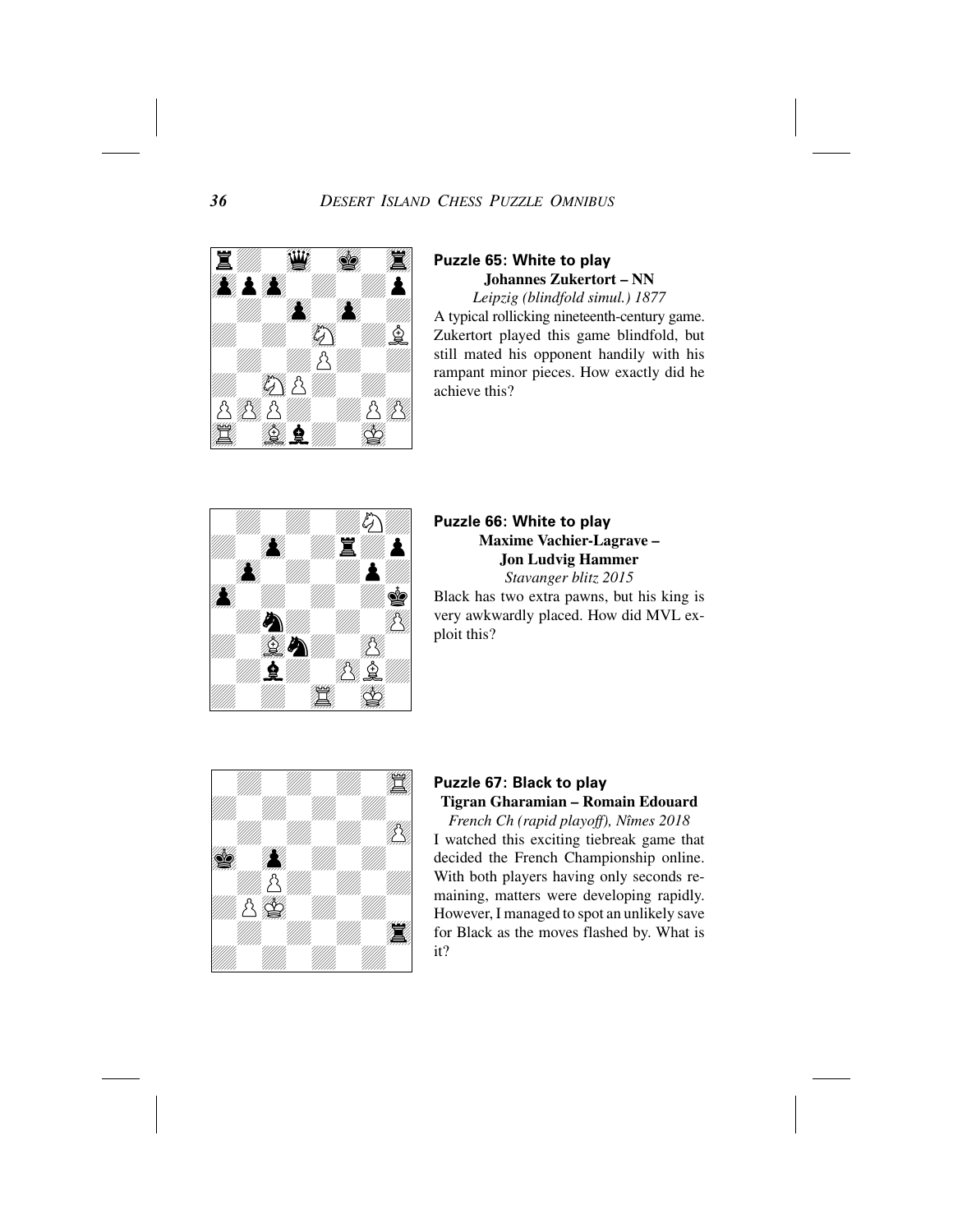#### **Puzzle 68: White to play Alexander Moiseenko – Stanislav Bogdanovich** *Russian Team Ch, Olginka 2011*

Is 28 Ëxf6 a good idea here, or should White look for another way to continue the attack?



## **Puzzle 69: Black to play Csaba Berczes – Tamas Banusz** *Zalakaros 2010*

Black has a lot of extra pawns, but his king is in danger. What is the best move and the assessment of the position?



**Puzzle 70: White to play Michael Adams – John Nunn** *European Internet Ch blitz 2003* John has just moved his rook to its seventh rank. Why was this not a good idea?

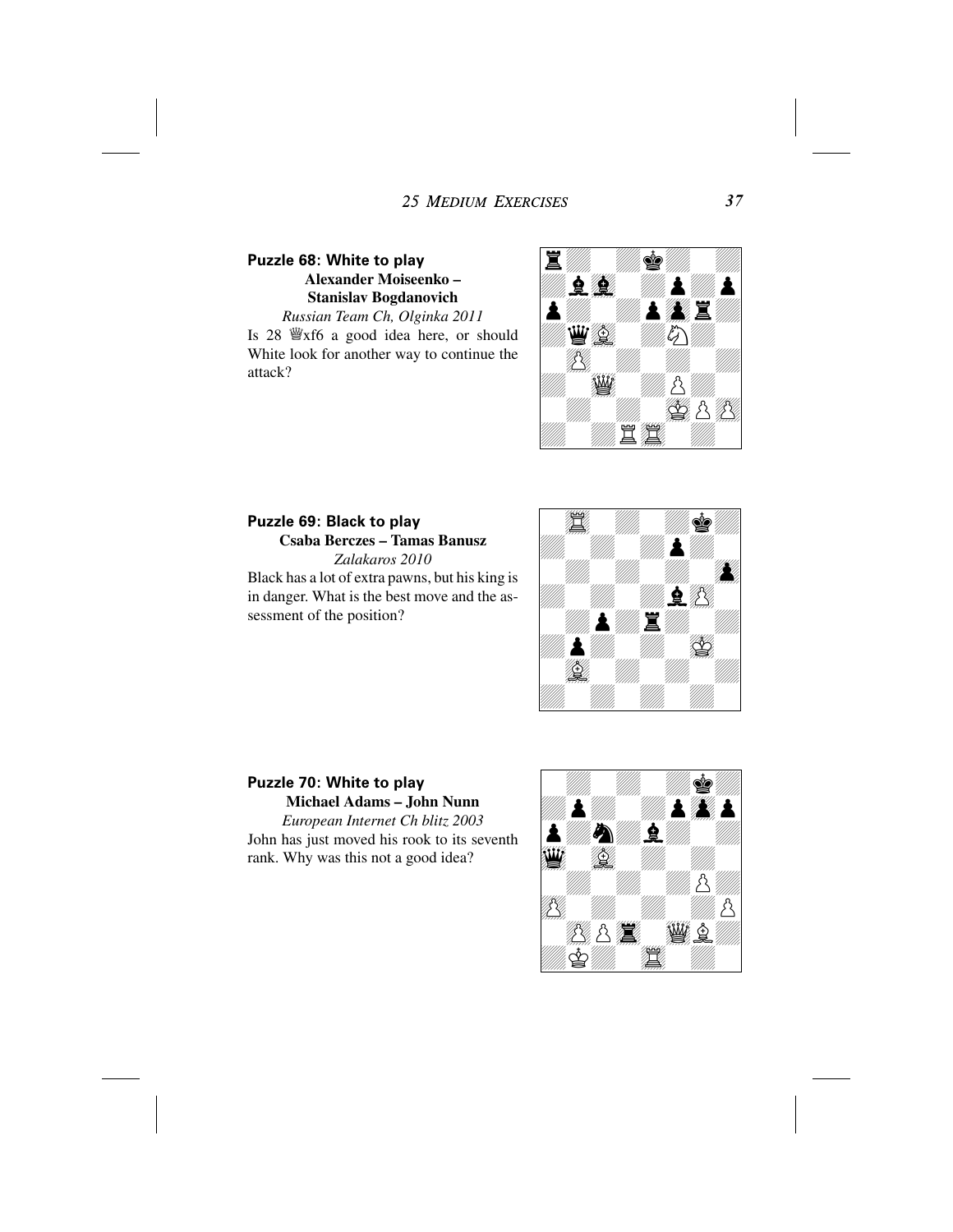

**Puzzle 71: White to play Michael Adams – Vladimir Akopian** *Moscow (team event) 2004* Black's development is lacking here, but is

there a way to exploit this immediately?



#### **Puzzle 72: White to play Michael Adams – Ehsan Ghaem Maghami** *Turin Olympiad 2006*

Black's kingside looks a bit open, but there is only one move to take advantage of the situation. What is it?



### **Puzzle 73: Black to play Robert Hungaski – Michael Adams**

*Los Angeles 2011* I only needed a draw to win the tournament, and there are plenty of ways to secure that result. Is there any reason to look for more here?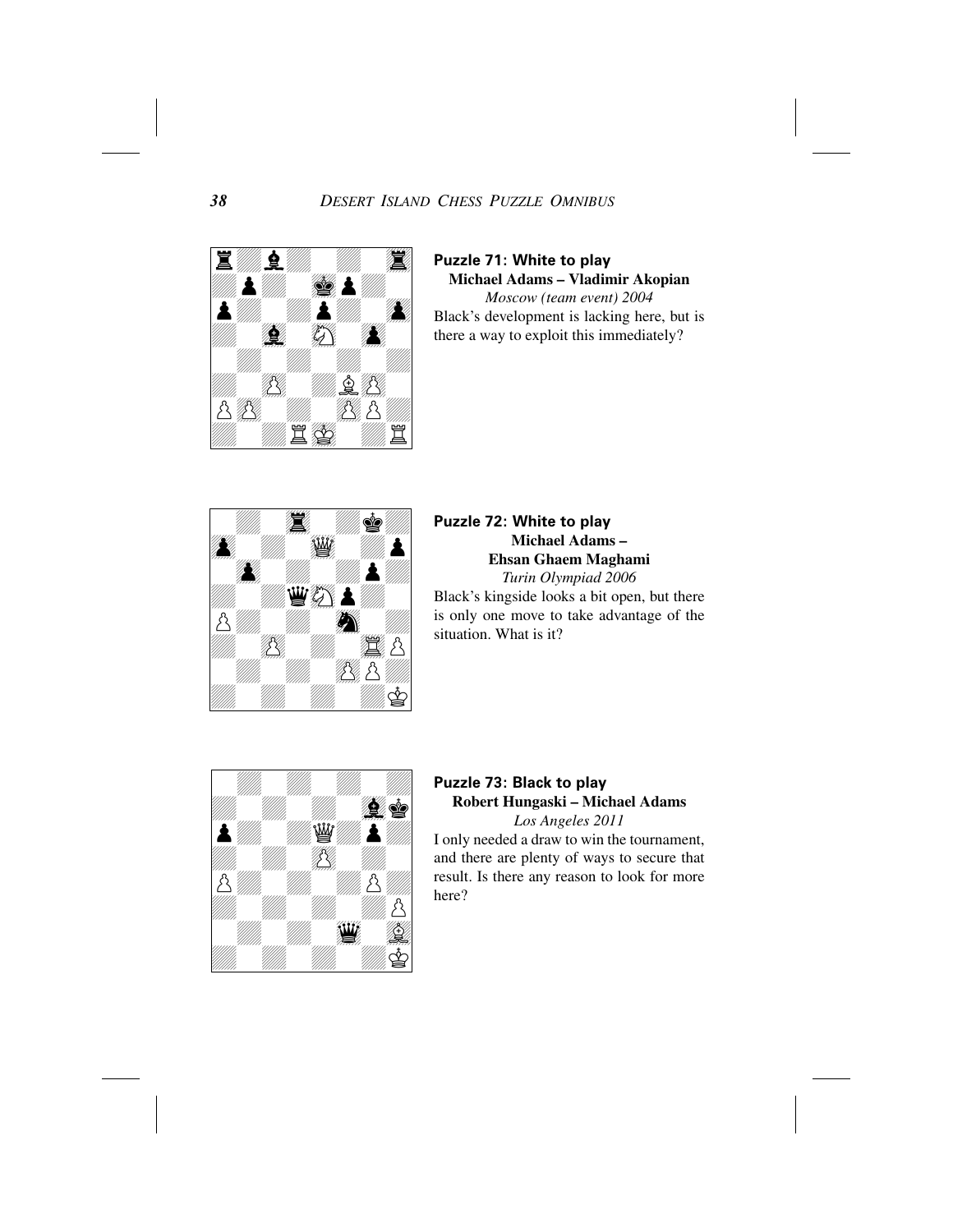After 29... axf7 White can force mate with 30  $\mathcal{L}e8+!$  (30  $\mathcal{Z}xf7+ \mathcal{Z}xf7$ 31 Ëxh2 also wins) 30...Êd6 31 **₩e6+ 含c5 32 ₩c6+ 含d4 33 ₩c3+** 含xe4 34 置e1+ 含xd5 35 響c6+ 含d4 36 Îe4+ Êd3 37 Ëc4#, while after 29...Êd6 the quickest finish is 30 營f6+ 空c5 31 營c3+ 空d6 32 罝1f6#.

#### **Solution 63**

#### **25 Íxe5!**

Once the knight has been sidelined, this sacrifice runs like clockwork.

#### **25...dxe5**

Now White just has to keep on giving check to corner Black's king. 25...0-0 at least avoids mate, but after 26  $\angle$  al White has an overwhelming advantage with the extra pawn and dominating bishop-pair.

**26 Îxe5+ Êf7 27 Îf1+**



#### **27...Êg6**

Or 27... ஜ்g8 28 ஜீe6#. **28 Îe6+ Êh5 29 Îf5+ g5 30 g4+**

**1-0**

Black resigned since it is mate after **30...Êh4 31 Îh6#**.

#### **Solution 64**

#### **39...Îxh3+! 0-1**

White resigned because if the rook is captured, it is either mate, or the rook is regained with interest: **40 gxh3** (40 Êxh3 leads to a neat mate: 40... ∰h5+ 41 ≌g3 *Df5*#) **40...** *Df*3+ **41**  $\Phi$ **h1**  $\Phi$ **xe1**, threatening ...  $\Psi$ g2# and ...Ëe4+.

#### **Solution 65**

**13 Íh6+! Êe7**

13... $\hat{\otimes}$ g8 allows mate by 14  $\hat{\otimes}$  f7#. **14**  $\triangle$ **d5+**  $\triangle$ **e6 15**  $\triangle$ **f7+**  $\triangle$ **xe5 16 c3! 1-0**

After a series of checks now is the moment to draw breath, and take time out for a classy quiet move. Black called it a day in view of the inevitable  $17 \n\& f4\#$ .

#### **Solution 66**

**31 Îe7!**

Luring away the only defender. **31...Îxf2**

After 31... *<u>Exe7</u>*, 32  $2$  *£*f3# snares the black monarch.

**32 Íh3!**

Another key move, preventing the king from running. After the mistake 32 Îxh7+? Êg4, matters are far from clear.

#### **32...h6 33 Îh7! 1-0**

The cleanest. Black resigned as Îxh6# can't be delayed for long.

#### **Solution 67**

The game continued with the mistake 58... LLh3+? and White later won after various adventures.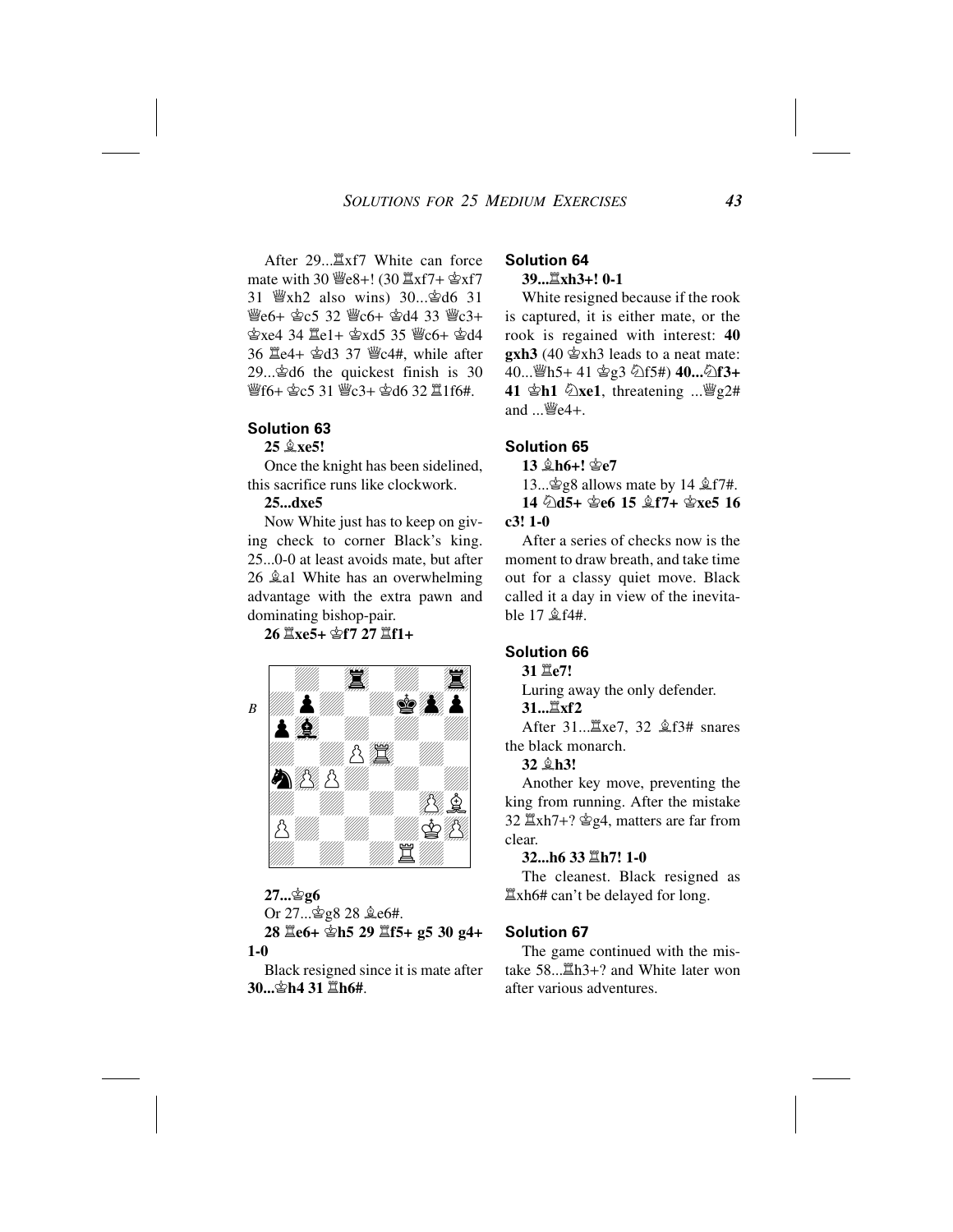Instead **58...Îxh6!** draws since **59 Îxh6** is stalemate! 59 b4+?? gives the white king some room but fails completely as the capture 59...cxb4+ is also check. White can continue the game with 59  $\Xi$ b8 but 59... $\hat{\mathscr{L}}$ a6 is a fairly easy draw.

#### **Solution 68**

No, 28  $\mathcal{W}$ xf6? is bad. White is hoping for  $28 \dots \Xi$ xf6? 29  $\Diamond$ g7#, but Black can turn the tables with  $28...$   $\frac{10}{25}$  xc5+!.

The correct 28  $\bigcirc$  g7+! forced resignation as **28...Îxg7 29 Ëxf6** is an easy win due to the twin threats of  $\mathcal{C}_2$  /# and  $\mathscr{W}$ <sub>xg</sub>7.

#### **Solution 69**

**50...Íc8!**

In the game Black chose 50...  $\hat{\Phi}h7$ ?, but this was a big mistake due to 51  $\Xi$ h8+!  $\angle$ g6 52  $\Xi$ xh6+, when Black resigned, having spotted 52...  $\hat{\mathbb{E}}$ xg5 53  $\&c1+ \Xi f4 54 \&xf4+.$ 



**51 Îxc8+ Êh7** The point is that the king now has a key flight-square on f5.

#### **52 Îh8+ Êg6 53 Îxh6+**

53 gxh6 c3! leaves White looking to hold.

**53...Êxg5 54 Êf3**

The game should end in a draw.

#### **Solution 70**

Black's back rank is simply too weak: **26 里xe6! fxe6** (26...里xf2 27 **置e8#; 26...置d1+ 27 查a2; 26... 譬d8 27** Ëxd2!) **27 Ëf8# (1-0)**.

#### **Solution 71**

17  $\&$ **xb7!** 

White can also win by first attacking the c5-bishop with 17 b4  $\triangleq$  a7, and then carrying out the same combination as in the actual game:  $18 \text{ \&xb7}$ ! **盒xb7 19 罝d7+ 杳f6 20 f4! 當f5 21**  $\Xi$ xb7 (21  $\Xi$ xf7+  $\dot{\Phi}$ e4 22  $\Xi$ xb7 gxf4 23  $\text{\textdegreeled{2}1}$  is also good) 21...f6 (21...gxf4 22 国h5+ 舍e4 23 公xf7 国hf8 24 舍e2 threatening  $\Xi e$ 5# is a typical line – Black is leading with his jaw) 22 g4+ ≌e4 23 ۞f7  $\Xi$ hb8 24  $\Xi$ d7 gxf4 25 Îxh6. Black's king is in trouble, pawns are dropping off and his pieces are huddled on the queenside.

**17...**愈xb7 18  $\Xi$ d7+ 含f6 19 f4!

This is the key move. By threatening Îxf7#, White gains time to secure his e5-knight before capturing the bishop on b7.

#### **19...gxf4 20 gxf4 Êf5 21 Îxf7+** 含e4 22  $\Xi$ xb7

White is a couple of pawns ahead and the game was soon wrapped up.

**22...Îag8** 22... 宫xf4? 23 ②d3+. **23 Îc7!**